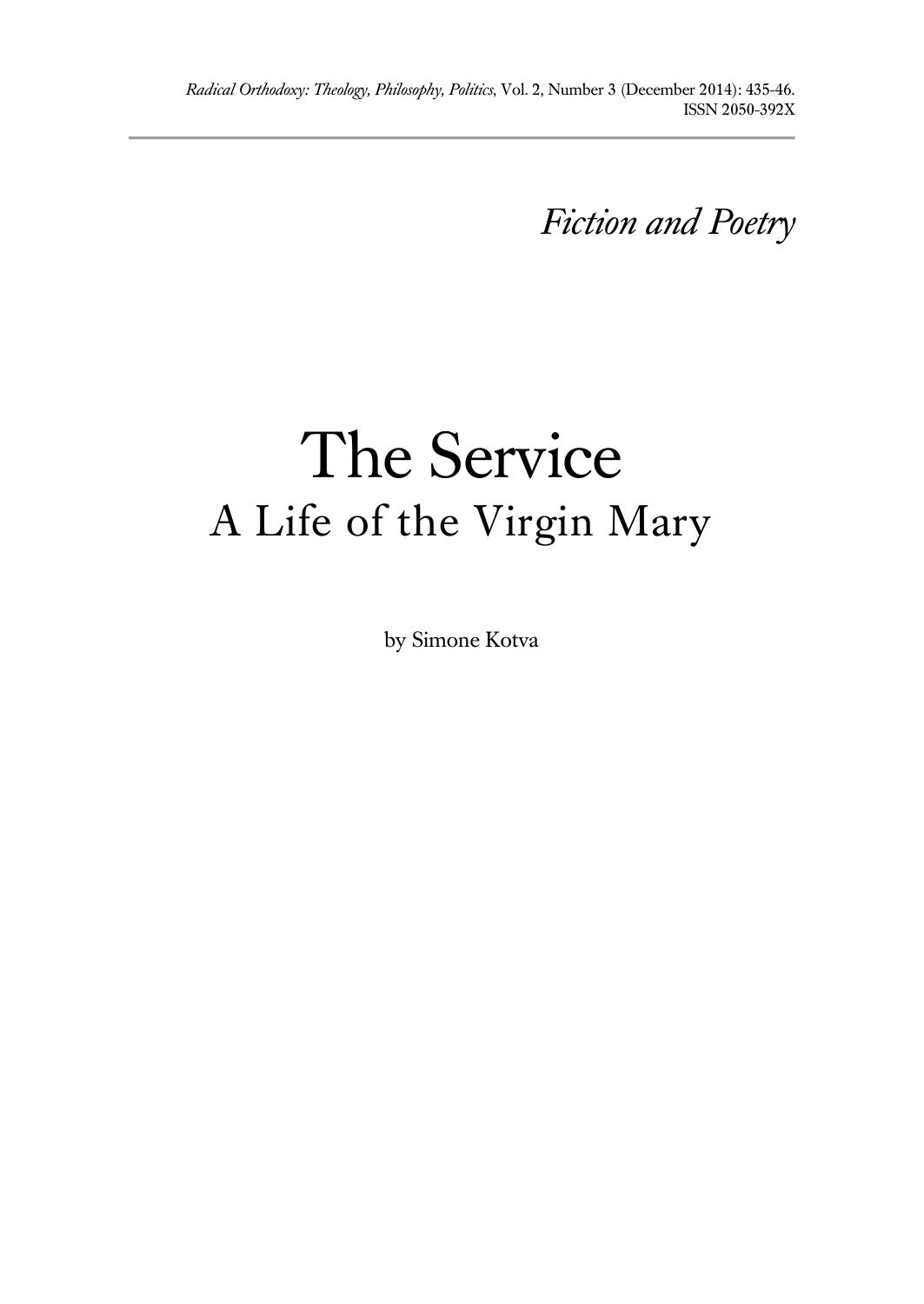### I

| In God's house | Jerusalem    | To God's house  |
|----------------|--------------|-----------------|
| I stood        | reaps        | I brought her   |
| in the temple  | a harvest    | temple          |
| my body        | of rue       | to temple       |
| to be sown     | counts       | a nubile        |
| like a field   | the signs    | line            |
| in furrows     | for new      | drawing         |
| of earth.      | arrivals     | eyes.           |
| In God's house | scans        | For God's house |
| I bent         | billboards   | I reared her    |
| asking         | above        | the temple's    |
| the ground     | houses.      | consent         |
| tasting        | On the steps | a servant       |
| the acrid      | of the city  | with hair       |
| sweepings      | a blind man  | wrapped         |
| of slaughter.  | watches.     | in cloth.       |
| Shall I        | For certain  | Run             |
| be opened      | cause        | to God's house  |
| by this        | to leave     | the vaulted     |
| grace          | this post    | estate.         |
| received       | he marks     | I am            |
| and greeted    | the fields   | emptied         |
| with           | ploughed     | of weight       |
| a kiss?        | and sown.    | and sweetness.  |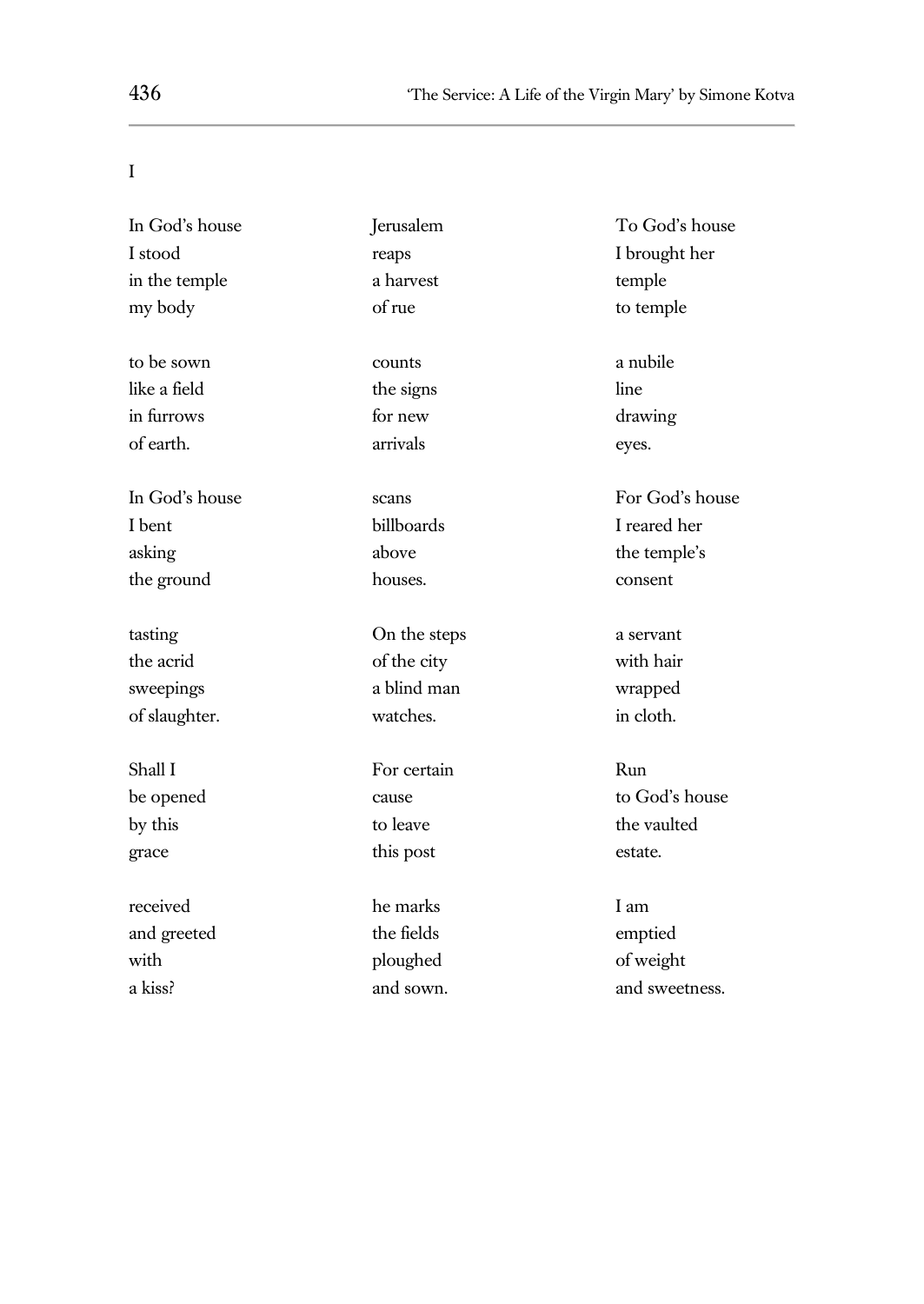II

| For this      | The fountain | Apple          |
|---------------|--------------|----------------|
| my trousseau  | took me      | without star   |
| they send     | wellspring   | her fruit      |
| twelve rods   | and envoy    | is seed-less.  |
| from which    | with cold    | Bending        |
| I kiss        | water        | doubled        |
| the one       | brought      | we saw her     |
| that flowers. | to bed.      | kneel          |
| Twelve rods   | It tinkled   | tell them      |
| for the years | playing      | she has lain   |
| and lines     | a caper      | in daylight    |
| of blood.     | of sound     | with the dirt. |
| Come          | unwrapping   | We saw her     |
| take this     | the cloth    | rise           |
| sign          | to fold      | smash          |
| of love       | and fall.    | the jars       |
| lead me       | The light    | water          |
| down          | quickened    | mixing         |
| to the place  | I rose       | earth          |
| by the sea    | and grew     | and clay.      |
| make me       | stepping     | Tell them      |
| the mother    | on shards    | she sings      |
| of the many   | of broken    | laughing       |
| I was shown.  | pitchers.    | destroying.    |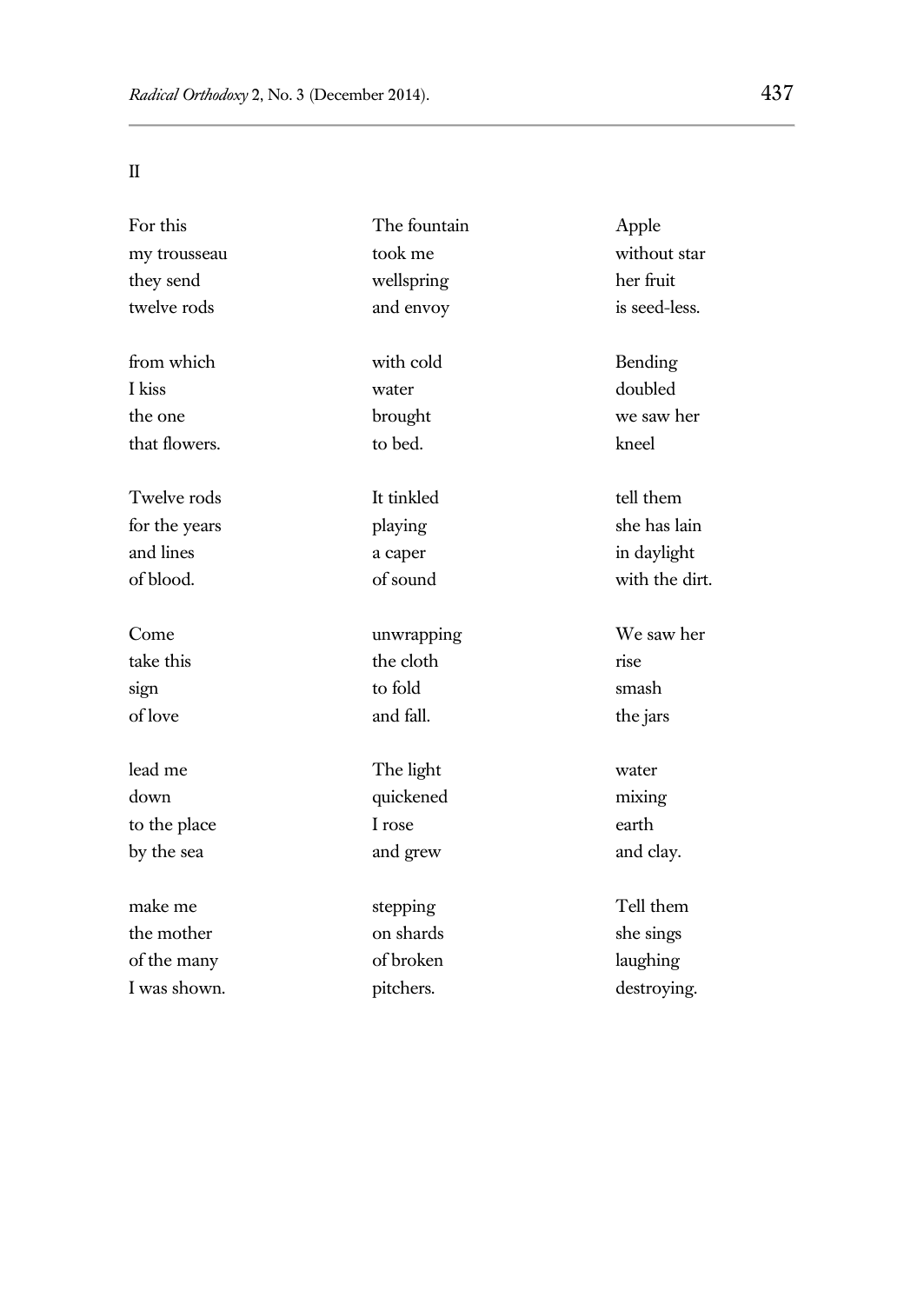III

L.

| I watch     | In God's house | Stop         |
|-------------|----------------|--------------|
| the flower  | the old man    | feel         |
| bloom       | does not       | the kick     |
| and seed    | believe        | and yield    |
| petal       | this favour    | cousin       |
| by leaf     | that comes     | the two      |
| for a green | without        | still        |
| fruit.      | receipt.       | inside       |
| I hear      | Counts         | running      |
| events      | the days       | like horses  |
| like mine   | for words      | down         |
| uncanny     | to loosen      | a track      |
| I rise      | this grace     | they trade   |
| and mount   | that comes     | head-starts  |
| the aging   | to wreck       | grow         |
| hinny       | and ravage.    | and shrink.  |
| the sun     | On the steps   | Stop         |
| beating     | the blind man  | feel         |
| down        | cocks          | my life      |
| the road.   | an ear         | laboured     |
| Cousin      | listens        | for the sake |
| wait        | for a high     | of yours     |
| he stops    | pitch          | the younger  |
| and slows.  | and tenor.     | one.         |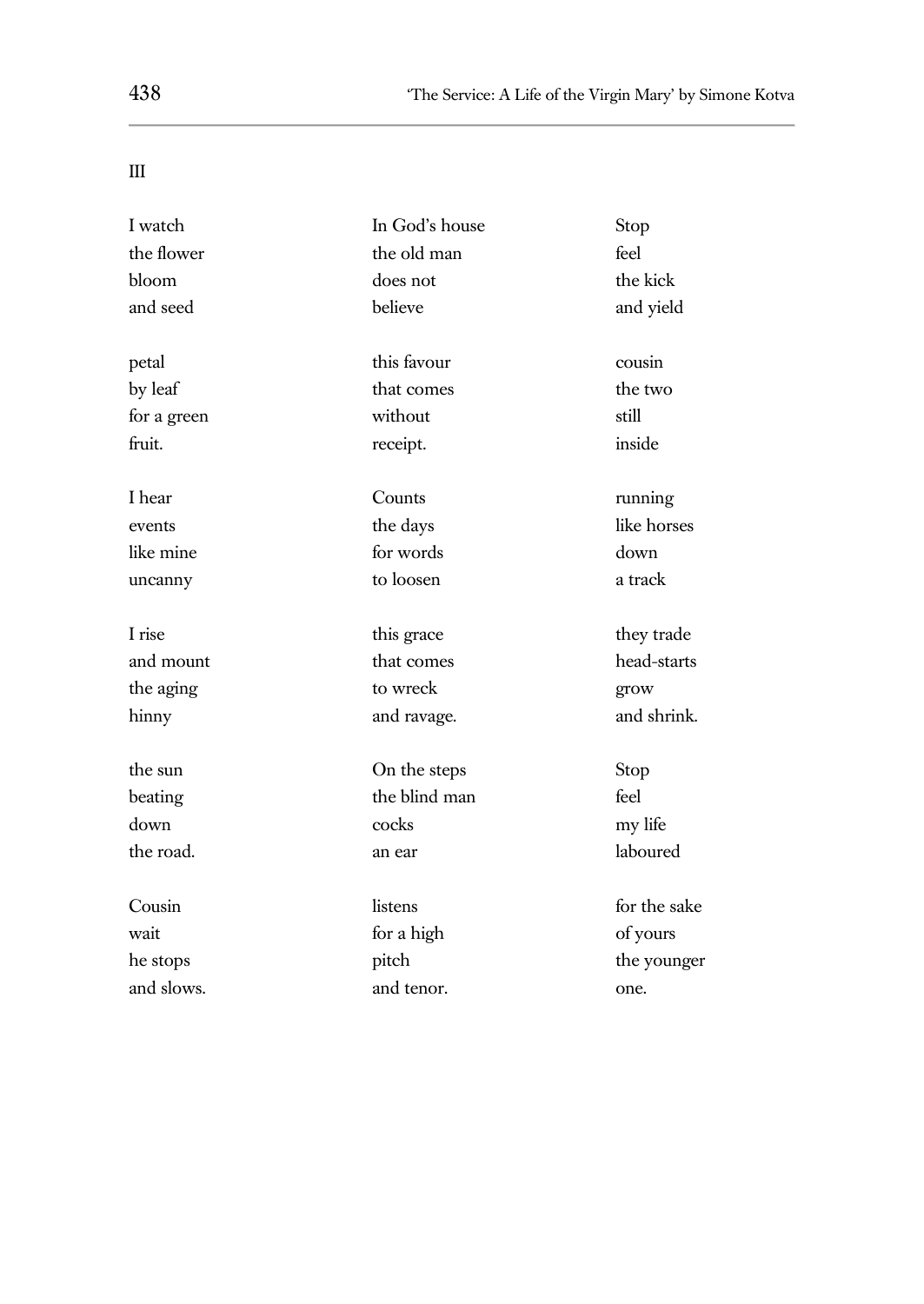IV

| They         | Cousin         | In cities       |
|--------------|----------------|-----------------|
| have gone    | I lay          | glory           |
| to the house | crouched       | travels faster  |
| of bread     | saw water      | than truth      |
|              |                |                 |
| left         | and blood      | in streets      |
| the nephew   | parting        | stories         |
| to guard     | my body        | increase        |
| the shop.    | saw him        | details         |
|              |                |                 |
| Outside      | twist free     | because         |
| he sits      | a warm         | here            |
| and draws    | weight         | things need     |
| in sawdust   | at my side.    | mending.        |
|              |                |                 |
| circles      | In the lean-to | Small things    |
| lines        | I slept        | like sheep-pens |
| sceptres     | in recompense  | big things      |
| orbs         | for grace.     | like kingdoms.  |
|              |                |                 |
| a crown      | Am I           | On roads        |
| and cloak    | restored       | traders         |
| spear        | made myself    | pick            |
| and sword.   | again?         | at scars        |
|              |                |                 |
| How will     | I am           | selling         |
| they reckon  | disgorged      | swapping        |
| that         | of the sweet   | giving          |
| prognosis?   | weight.        | without mercy.  |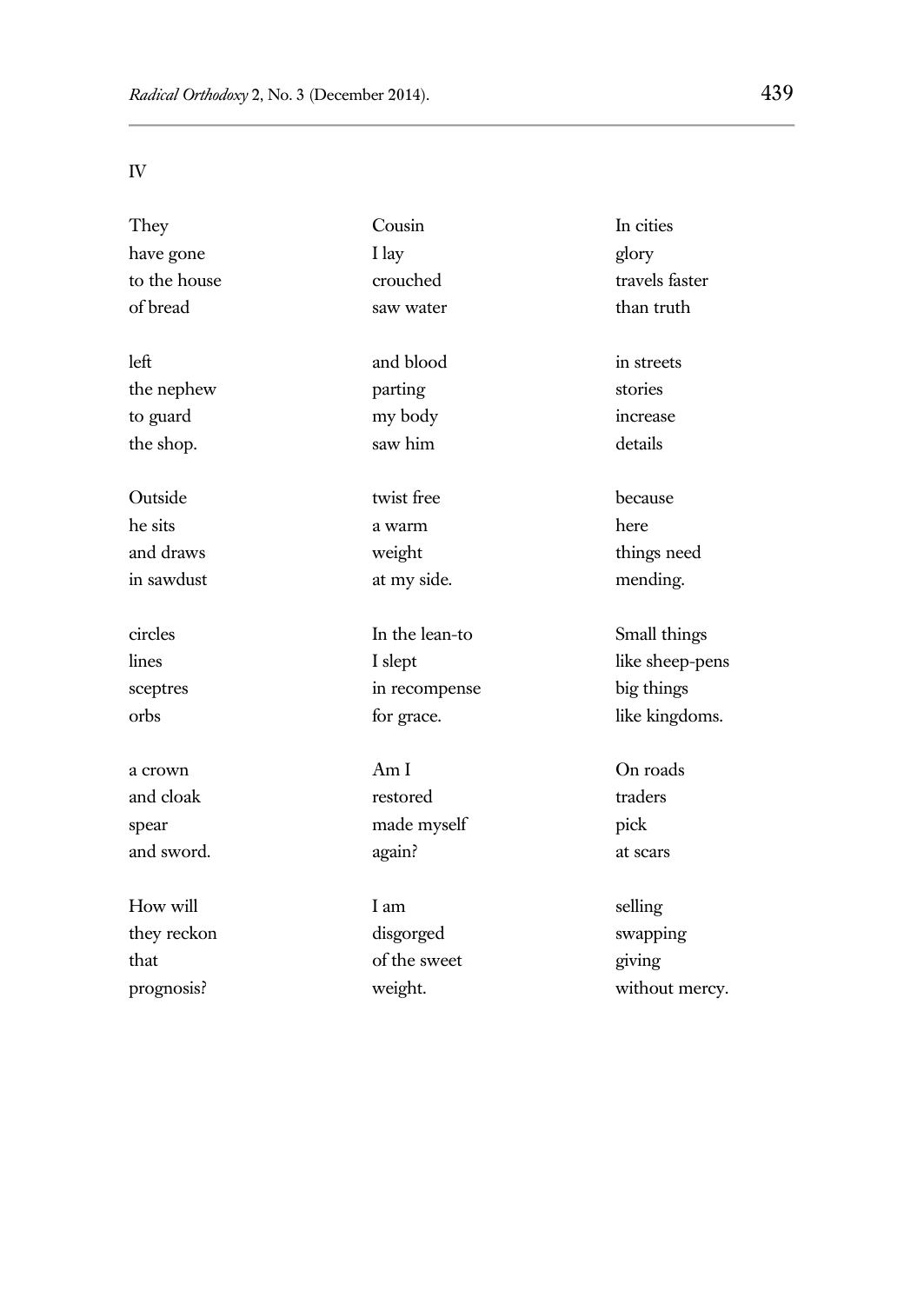## V

| Carried        | Jerusalem     | Received       |
|----------------|---------------|----------------|
| to God's house | is broken     | by God's house |
| scourge        | rent          | destruction    |
| to temple      | by a cry      | by temple.     |
| seedless       | a name        | Go             |
| apple          | peeling       | tie the birds  |
| without        | behind        | lover's nest   |
| star.          | billboards.   | with a string. |
| The first      | On the steps  | They wait      |
| wound          | the blind man | with silver    |
| cut            | fumbles       | to redeem      |
| with care      | and sings     | his rights     |
| first          | for field     | to settle      |
| and last       | and fruit     | accounts       |
| scoring        | the streets   | now            |
| of oaths.      | of Jerusalem. | in advance.    |
| His black eyes | Let him       | Go             |
| bulge          | assume        | tell them      |
| the mouth      | the sweet     | the name       |
| howls.         | weight        | I heard        |
| On the steps   | regardless    | the name       |
| the blind man  | grace         | that suckles   |
| rises          | that wrecks   | my aching      |
| to stand.      | to save.      | breasts.       |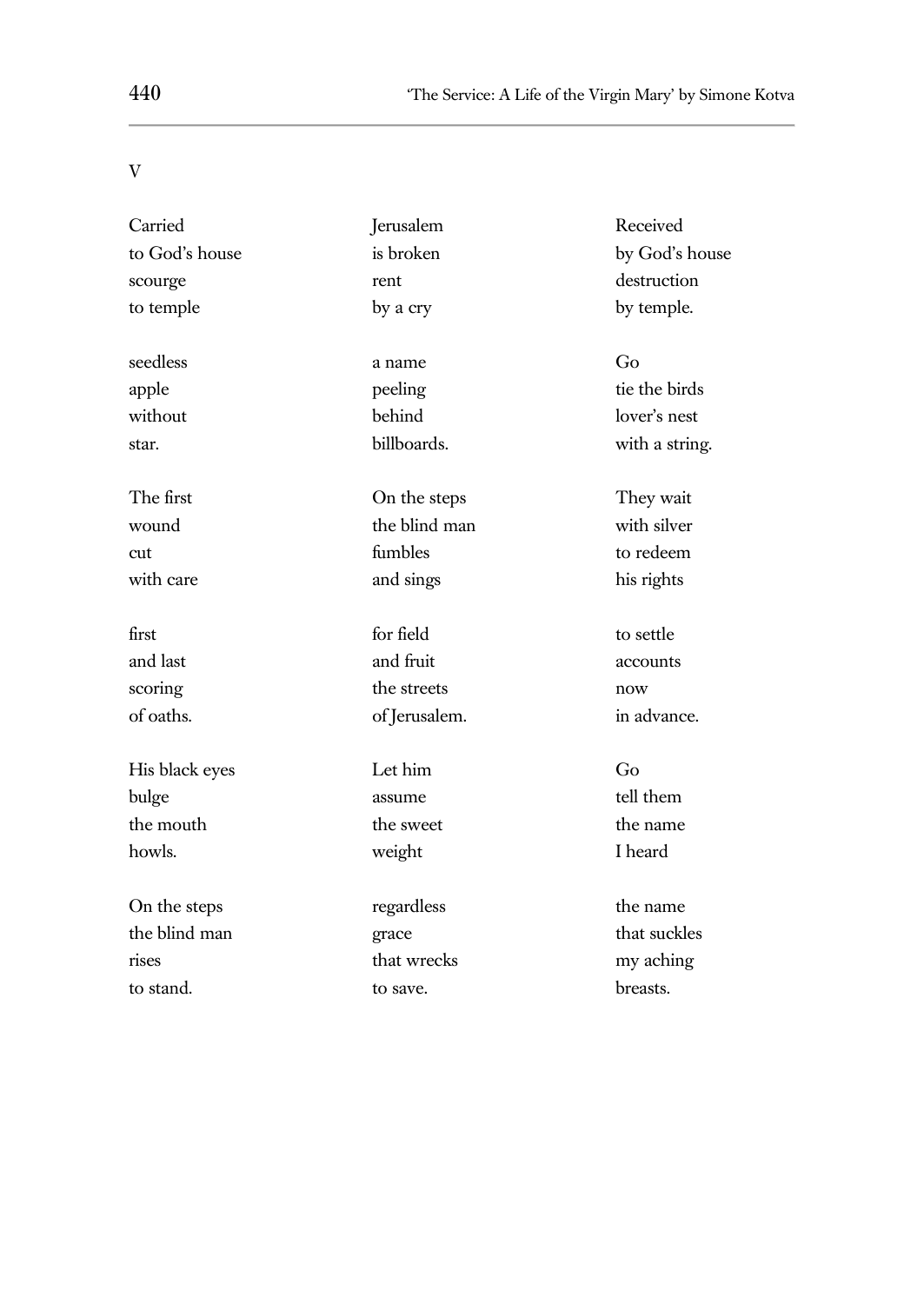VI

| For this       | The sands    | There goes   |
|----------------|--------------|--------------|
| our sake       | retrace      | Rachel       |
| the streets    | pathways     | large        |
| are quiet      | stories      | again        |
| the house      | how once     | how quickly  |
| of bread       | lead out     | restored     |
| disgorged      | lead in      | by another   |
| emptied        | we grew      | comfort.     |
| and Rachel     | how once     | The city     |
| mourns         | straying     | is sated     |
| her reaching   | fleeing      | Jerusalem    |
| child.         | we shrank.   | rebuilds     |
| For this       | The desert   | the temple   |
| our sake       | rears him    | gleams       |
| black eyes     | he crawls    | the steps    |
| accuse.        | and walks    | shine.       |
| Come           | running      | Each day     |
| hide us        | to doors     | knives cut   |
| keep us        | of rural     | a small      |
| out of sight   | shrines      | piece        |
| lead us        | I lift him   | wearing      |
| to flee        | to the heads | the steel    |
| this requisite | of foreign   | bit by bit   |
| affair.        | gods.        | to the bone. |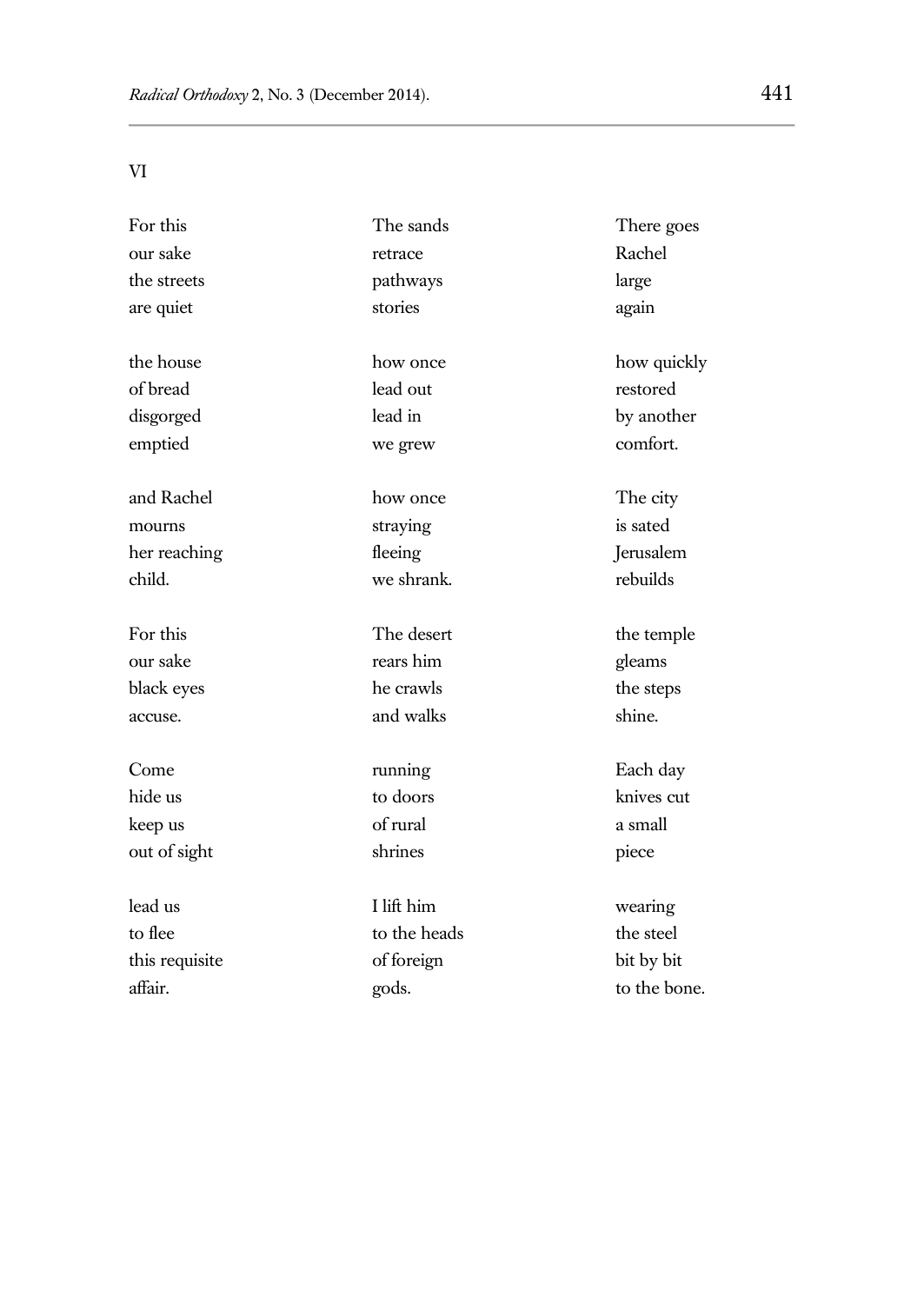## VII

L.

| Mother, why     | In God's house | Mother, why     |
|-----------------|----------------|-----------------|
| build nests     | he sits        | build           |
| so near         | the temple's   | like men        |
| to heaven?      | teacher        | not birds?      |
| In God's house  | speaking       | At night        |
| birds           | and cocking    | the house       |
| weave           | his ear        | was cold        |
| through rafters | for answers.   | and dark        |
| pigeons         | Three days     | the moon        |
| in niches       | living         | playing         |
| rustling        | on butcher's   | behind          |
| their feathers  | offcuts        | the clouds.     |
| a cooing        | he stays       | Mother          |
| that jumbles    | and hides      | why             |
| the muttered    | leaves us      | did you rush    |
| prayers.        | walking.       | ahead?          |
| Mother,         | Come, turn     | I told them     |
| to whom         | the beasts     | our home        |
| do they speak   | again          | is beyond       |
| and sing?       | to Jerusalem   | the vaults      |
| The birds       | to the gates   | I told them     |
| do not stop     | and steps      | your stories    |
| their swooping  | of polished    | as if           |
| to listen.      | stone.         | they were mine. |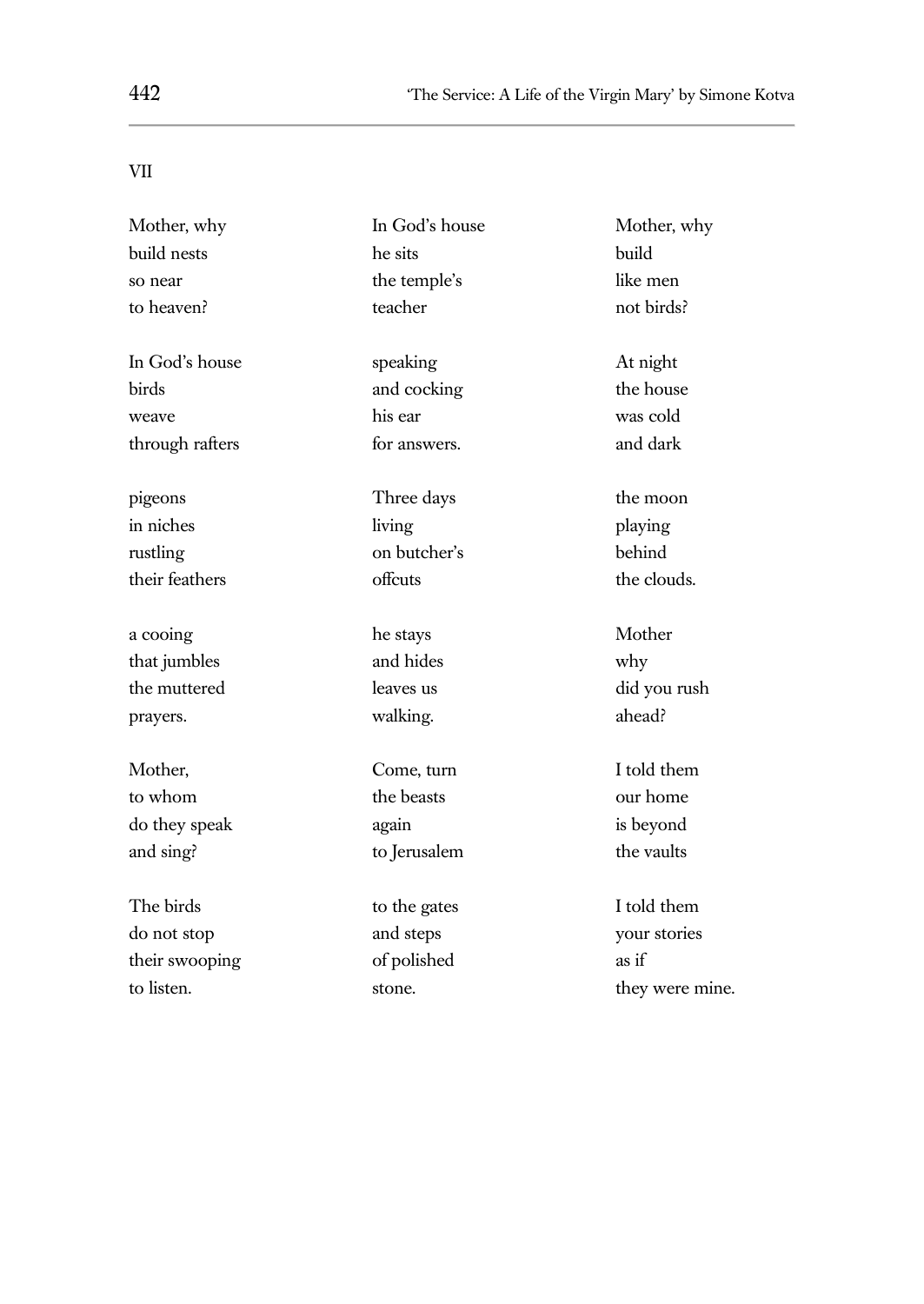VIII

| Behind         | Where is     | Turning     |
|----------------|--------------|-------------|
| a veil         | my vagabond  | he speaks   |
| she sits       | dazzling     | like blades |
| and smiles     | the crowd?   | his words   |
| her hand       | Scans        | turn        |
| tied           | and flicks   | and leave   |
| to another's   | his eyes     | the breath  |
| wrist.         | away         | short.      |
| I would        | turning      | Do you      |
| touch          | one thing    | force me    |
| that knot      | into         | to act      |
| and bless it   | another      | is this     |
| borrow         | a knack      | magic       |
| some           | he picked up | a play      |
| of its life    | in foreign   | do you      |
| for mine       | places.      | not see?    |
| this mother    | Always late  | Run         |
| who bears      | but still    | my son      |
| the stone      | surrounded   | and mask    |
| with the flesh | by chatter   | your face   |
| who laughs     | always       | there are   |
| and loves      | some new     | so many     |
| and pours      | story        | others      |
| her vintage.   | to tell.     | to choose.  |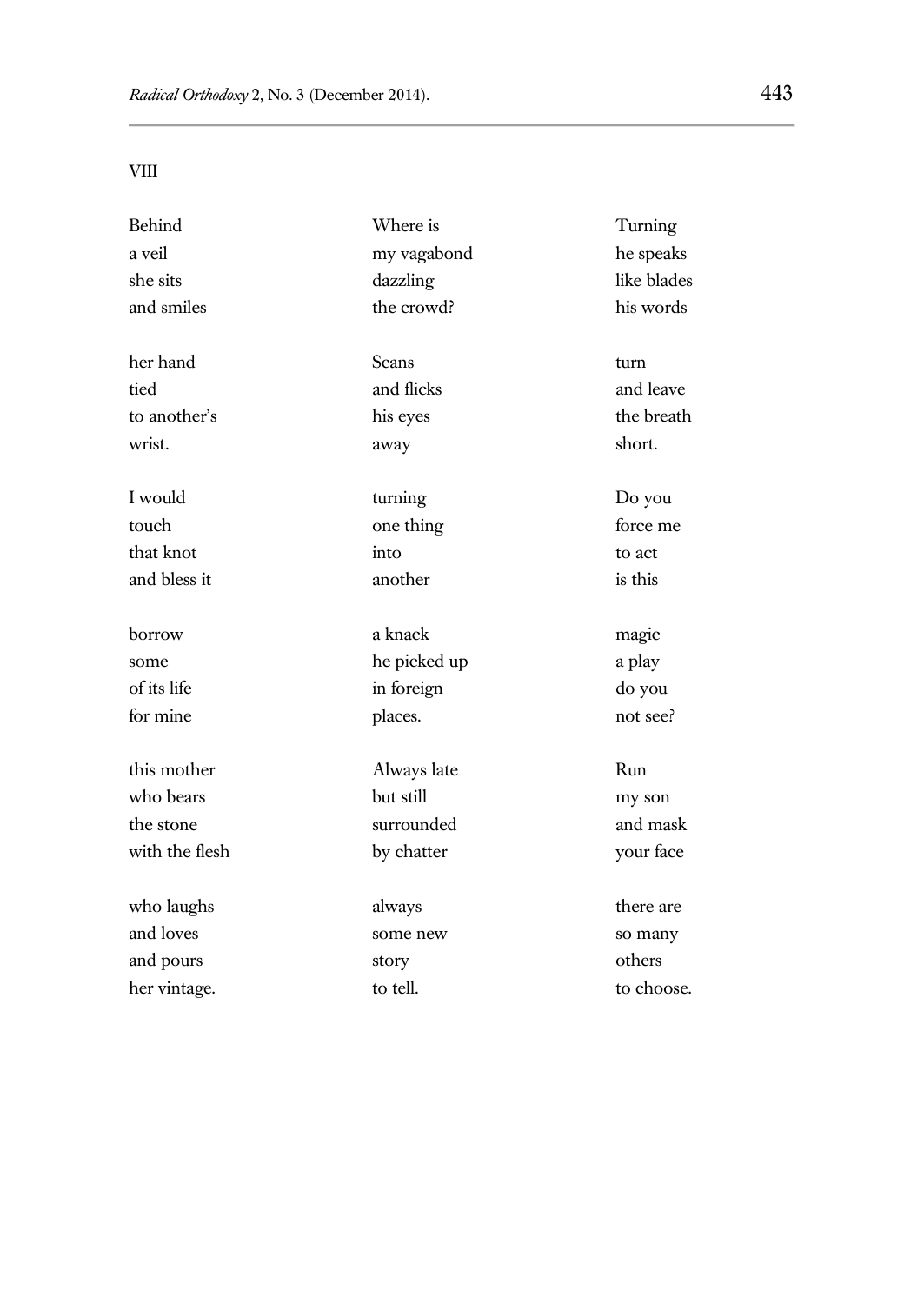## IX

L.

| To the place | The city        | Mother      |
|--------------|-----------------|-------------|
| of skulls    | watches         | look        |
| I ran        | holds           | I found you |
| and saw      | her breath      | another     |
| that point   | counts          | son better  |
| where death  | the cries       | than I      |
| is not       | and mans        | a temper    |
| ashamed.     | her gates.      | less short. |
| In the place | On half-built   | Like blades |
| of skulls    | sites           | his words   |
| I stood      | awaiting        | turn        |
| below        | orders          | and speak.  |
| watched      | tarpaulin       | But what    |
| the body     | flaps           | am I        |
| buckle       | in a strong     | without     |
| and bend.    | breeze.         | his weight  |
| He is        | The steps       | forced      |
| disgorged    | of Jerusalem    | to walk     |
| of water     | are emptied     | into        |
| and blood    | and quiet       | a lightness |
| it spilled   | its pigeons     | forced      |
| and made     | and soldiers    | to leave    |
| the earth    | asleep          | his body    |
| a clay.      | in the streets. | behind?     |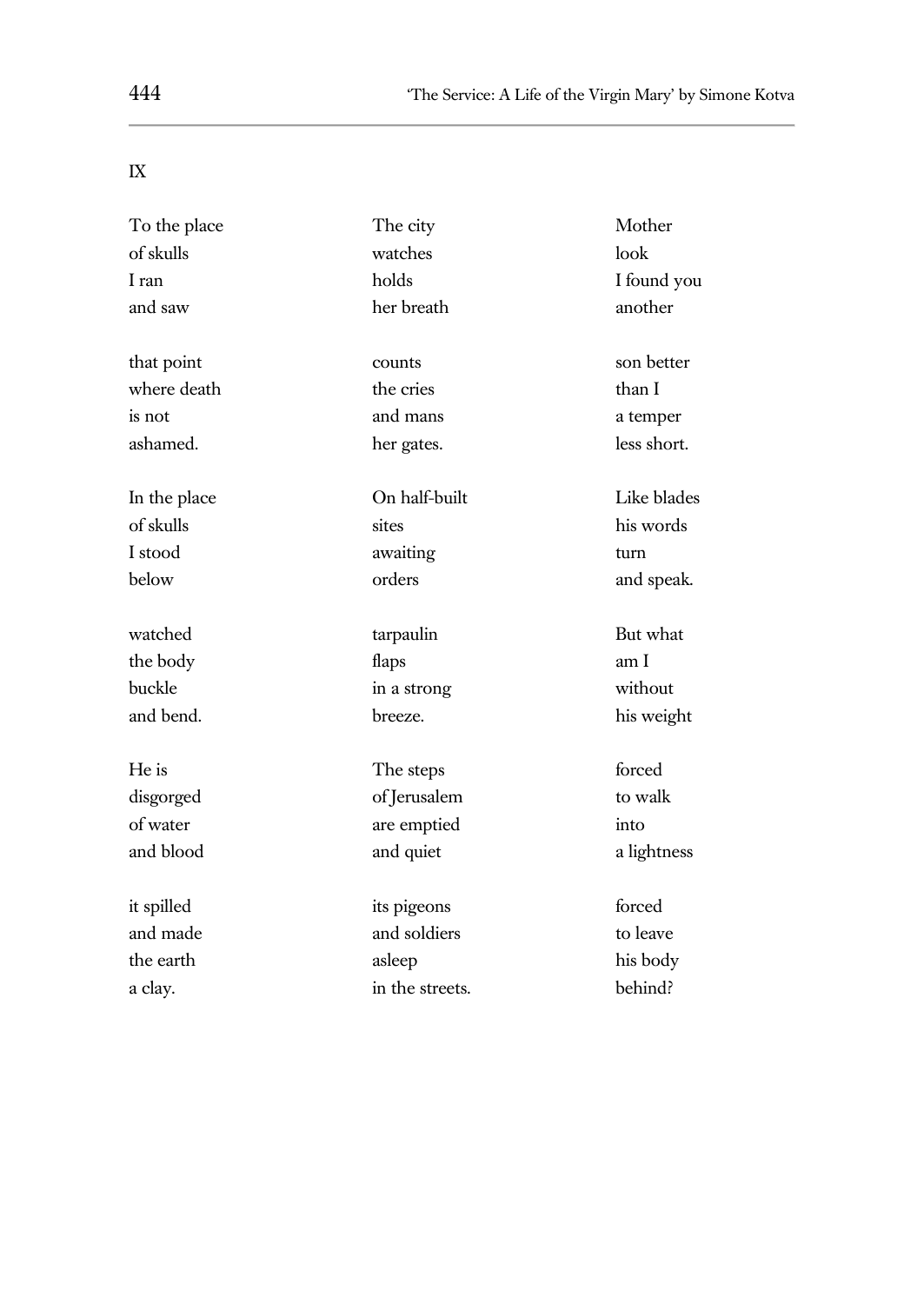X

| Where is     | They come    | There        |
|--------------|--------------|--------------|
| my son?      | in groups    | he turns     |
| He crawls    | of two       | and speaks   |
| walks        | or three     | leaves       |
| trips        | all told     | the breath   |
| tries        | (but one)    | short        |
| a straight   | they stand   | the life     |
| line         | and sing     | shorter.     |
| staggers     | for the heap | Mother       |
| falls        | of rags      | why          |
| laughs       | a widow      | did you stay |
| in the dirt. | breathing    | behind?      |
| Where is     | grey         | I went       |
| my son?      | and lined    | ahead        |
| Faint        | face         | to another   |
| fluttering   | to the wall. | house        |
| quickening   | They fade    | ribbed       |
| leap         | and slump    | vaults       |
| of my        | and cease    | without      |
| consent      | and snore    | roof         |
| talking      | resting      | tell them    |
| pointing     | on a smaller | it was       |
| black eyes   | heap         | just         |
| on mine.     | of rags.     | as you said. |